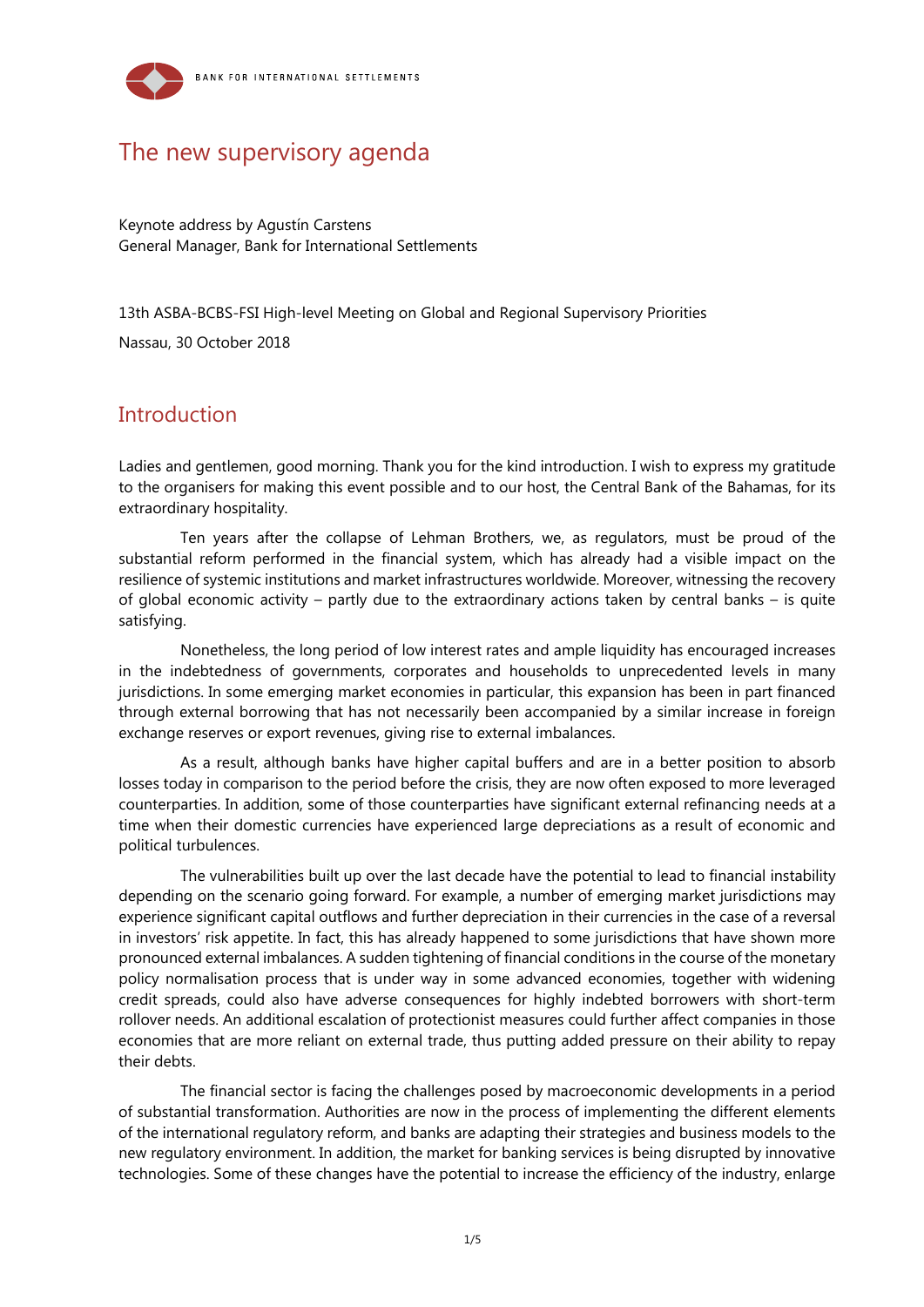

the services provided to customers and make finance more accessible and affordable. At the same time, regulators and supervisors can and already do benefit from innovative technologies to improve their oversight function. The flip side, however, is that new technologies also imply new risks that could potentially affect consumer protection and the stability and integrity of the financial system.

Given this scenario, policymakers in emerging market economies should remain vigilant to address outstanding risks for financial stability and, more generally, for the adequate functioning of the financial industry.

I will focus my subsequent remarks on possible ways to mitigate both the previously identified risks which led to the Global Financial Crisis and also the emerging risks arising as a result of innovative technologies. With respect to the former, I would like to discuss the relevance of achieving a timely and adequate implementation of the post-crisis reforms, with an emphasis on the role that proportionality could play in dealing with some of the challenges that may arise in this implementation process. As for the emerging risks, I would like to elaborate on the potential disruption that innovative technologies may cause in the financial system landscape and how to go about regulating them in order to maximise their benefits and to minimise their risks.

### Implementation of reforms

Let me start with implementation. The finalisation of the Basel III framework in December last year is a milestone achievement for bank regulation. The agreed regulatory framework addresses the key shortcomings exposed by the Global Financial Crisis.

With the bulk of regulatory changes broadly complete, the focus shifts to implementation into national law, which must be consistent and timely. This is particularly important for internationally active banks to assure a level playing field, but many of the elements of this package are also relevant to banks which are not internationally active.

In fact, a forthcoming FSI survey on the implementation of the Basel framework shows that many non-Basel Committee members in Latin America have implemented or are in the process of implementing relevant pieces of the Basel III framework. The most common elements implemented or in the pipeline are the definition of capital and the revised operational risk framework. In contrast, the survey also shows that most of the surveyed jurisdictions in the region do not seem to be prioritising the implementation of the liquidity standards at this moment.

One of the possible reasons for the delay in the implementation of some of the post-crisis reforms is the complexity of the new standards and the consequent regulatory burden.

Arguably, Basel III has meant a significant increase in the sophistication of regulatory requirements. That comes with a cost – in the form of higher compliance costs – which is disproportionately high for those entities that, due to their size, are less able to take advantage of economies of scale. To the extent that those institutions do follow relatively simple business models, those additional costs associated with increased complexity are not always justified on prudential grounds.

As a result, many jurisdictions have started implementing simplified prudential approaches for small and less complex financial institutions. This is a legitimate approach that may foster the diversity of the banking industry by correcting the possible competitive distortions that could be generated by the application of the new regulatory framework.

Yet it is important to bear in mind that a simplified approach does not mean less stringent regulation. In fact, in several jurisdictions that have implemented proportionality in prudential regulation, simplified approaches are typically more stringent than international standards. Indeed, it would be a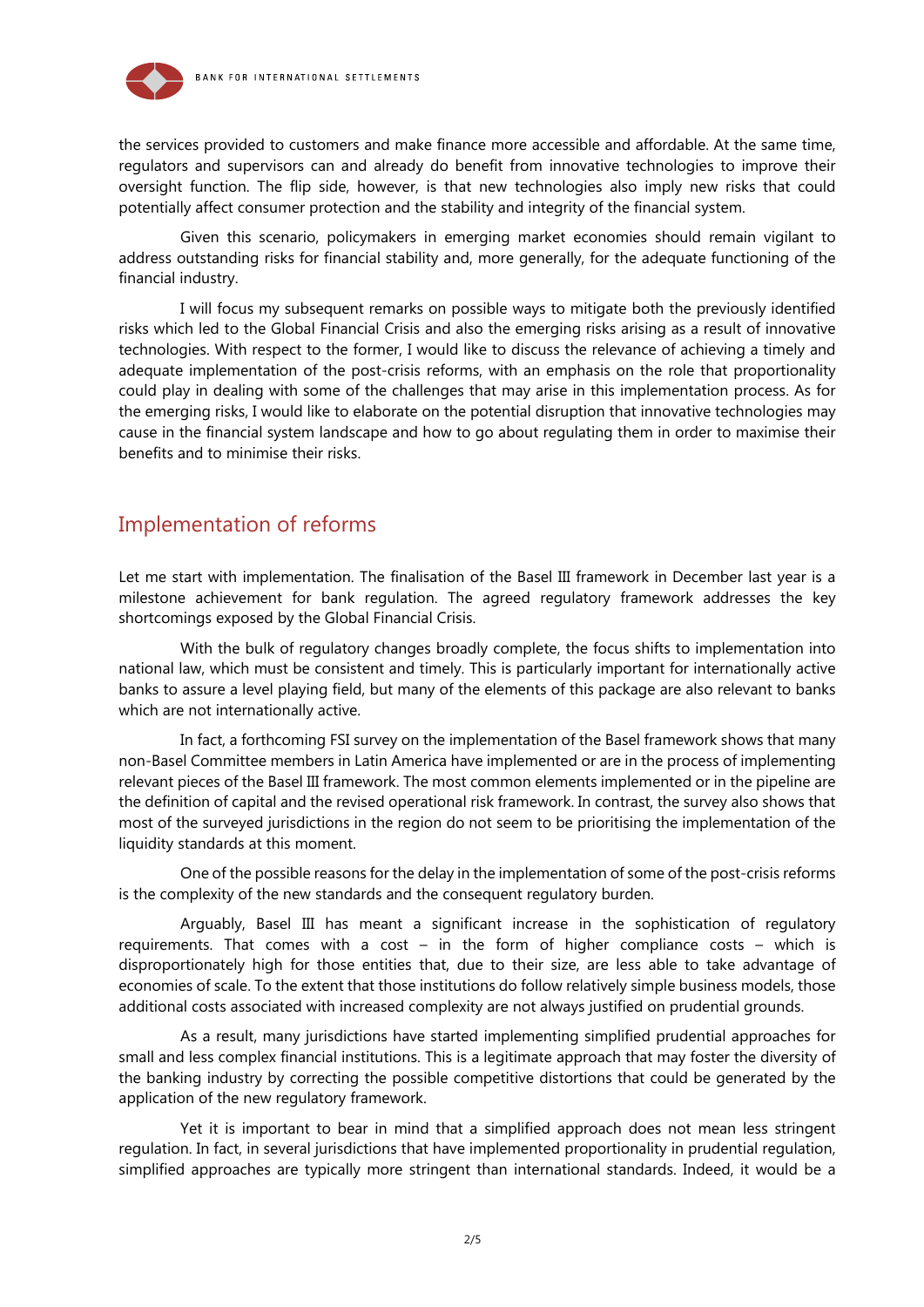

mistake to accept lighter regulatory controls for the safety and soundness of small institutions – which affects both solvency and liquidity – on the grounds of their size or complexity. Additionally, the adoption of a proportionate regulatory approach should avoid over-protecting inefficient institutions from competitive forces. Those forces are likely to be especially relevant in a context in which technological innovations are likely to alter in a significant way the competitive position of different types of financial institutions, thereby leading to a substantial modification of the structure of the banking industry. Let me now refer, more generally, to the challenges posed by technological developments.

# Innovative technology

The financial industry has recurrently been exposed to technological change. Most relevant innovations have traditionally helped institutions to become more efficient and have, in general, facilitated the access of customers to banks' products and services.

Let's take automation and their impact on physical branches as an example. About two hundred metres from the BIS Tower building there was – up to a couple of years ago – a fully fledged branch of a large commercial bank. The branch had a number of employees who customised services to retail customers, including asset management. Nowadays, the human presence has been replaced by ATMs. These machines cover less than 20% of the space previously occupied by the branch, with the rest being leased to a fast food restaurant.

From the bank's perspective, this change implied reducing the payroll and maintenance costs associated with running this branch's operations. From the customer perspective, they are now able, at any time of the day, to withdraw or deposit cash, make payments, transfers or investments. Moreover, some of the bank's savings may have been passed on to them, thus making the services more affordable.

That type of technological innovation has undoubtedly implied relevant challenges for banks. Banks have had to modify their commercial strategies, operating procedures and internal organisation. Also, the automation of banking services may have had an adverse impact on specific segments of the population, such as the elderly, who may encounter difficulties performing their regular operations without human help.

In the past, the prevailing view was that technological developments – such as the ATM example – did not modify the nature of the banking business in a substantive way and that the entities, their customers and the regulators were able to gradually adjust to the new environment without much distress.

So what is different this time?

Differences are numerous and profound, to the point of making the new technology able to disrupt the current organisation of the market for financial services. The combination of increased availability of data and larger capacity to process these data is modifying the financial system through four main channels. First, an unprecedented increase in the supply of services and products, including new lending, insurance and investment products, payment facilities and securities trading mechanisms. Second, the redefinition of the set of providers of financial services beyond regulated financial institutions. Third, the increasing relevance of new distribution channels, mostly based on virtual networks. And fourth, the change in the internal operating procedures by financial institutions, including the adoption of new methods to assess credit quality and the enhanced reliance on third-party providers of data storage and software facilities.

All those changes are likely to trigger substantial social benefits. In particular, the increased supply of services enlarges the opportunity sets of consumers and investors. The lowering of barriers to entry that technology enables will increase competition and lower prices. Moreover, the technical innovations have the potential to provide banks with new opportunities to increase their operational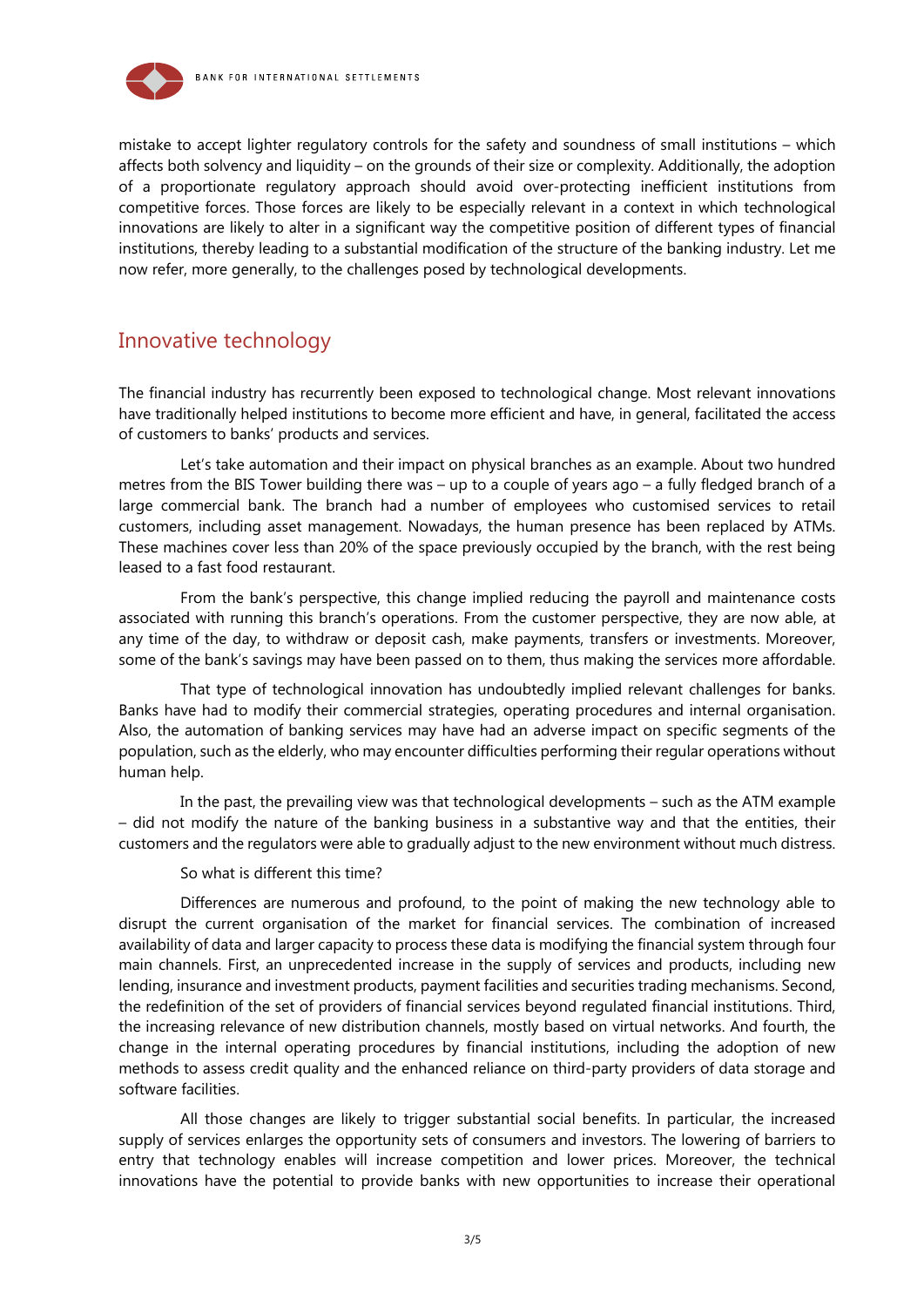

efficiency and improve their ability to assess credit and market risk. More importantly, the enlarged sets of products and providers would facilitate access by wider segments of the population to financial services, thereby improving their economic prospects.

At the same time, the new technological environment may pose some relevant challenges for the pursuit of public policy objectives. For example, while the new entrants will bring competition in the market for some non-core financial services, it may also trigger more concentration on traditional intermediation activities, as technology will normally increase economies of scale in the provision of those services. In addition, the increased participation of non-regulated (or lightly regulated) institutions in activities like the provision of payment services, or the creation of opaque means of payment through distributed ledger technologies, may support some illegal activities. Also, a rapid and disorderly development of new investment products could weaken consumer protection. Furthermore, a generalised reliance of financial institutions on a small group of third-party providers of technological services generates business continuity risks that could become systemic. More generally, the intensive use of automated systems by financial institutions and other providers of financial services does exacerbate cyber-security risks and challenges the protection of customers' data.

What should policymakers do about it?

Given the risks posed by technological development for the adequate functioning and eventually also for the integrity and stability of the financial system, effective regulatory action seems indispensable to promote the orderly assimilation of innovations. Moreover, the regulatory perimeter in some policy domains may need to be enlarged to accommodate new entities in order to ensure a level playing field. This objective is often linked to the concept "same activity, same regulation". However, the alternative concept of "same risk, same regulation" is more accurate as we know that the same activity may generate different risks depending, for example, on the leverage of the institutions that perform it.

Effective regulation should, in any case, satisfy a number of conditions.

First, it should be proportionate. Regulators need to strike the right balance between addressing emerging risks and support socially desirable innovations. The timing of the regulatory intervention should be adequately chosen, especially in order to avoid acting too early, before sufficient evidence on a potential adverse impact on a particular business development is available. Waiting too long could, however, also entail risks, as the discontinuation or a substantive modification of new services, activities or internal procedures associated with new technologies may be more difficult and costly once they consolidate. A case in point is certainly the emergence and proliferation of different types of cryptoassets. I think that, by now, there is sufficient evidence that those instruments do threaten a number of policy objectives – such as market integrity, consumer defence and even environmental protection – and bring little benefits. Therefore, swift regulatory action – like that which has been undertaken in several jurisdictions – is already justified.

In general, close cooperation between regulators and firms developing innovations may steepen the learning curve for public authorities and, thus, facilitate the required proportionality of the regulatory action. This is why the creation of regulatory sandboxes, sponsored in many cases by the regulators themselves, is a valid initiative. At the same time, there could be a risk for financial regulators to play an excessively prominent role in national strategies to improve the competitiveness of the domestic industry by promoting innovative firms or activities, in competition with other jurisdictions. Purely industrial objectives may occasionally conflict with the traditional remit of financial sector regulators.

Second, the regulatory approach should be holistic. Since the potential implications of technological developments span over a number of policy domains, regulatory action should aim to address all relevant concerns and mitigate potential conflicts across objectives. The latter may easily emerge, for example, between the goal to foster competition between banks and fintech firms in some market segments and that of data protection when considering rules for the sharing of banks' information on customers. Possible conflicts could also emerge between financial inclusion and consumer protection